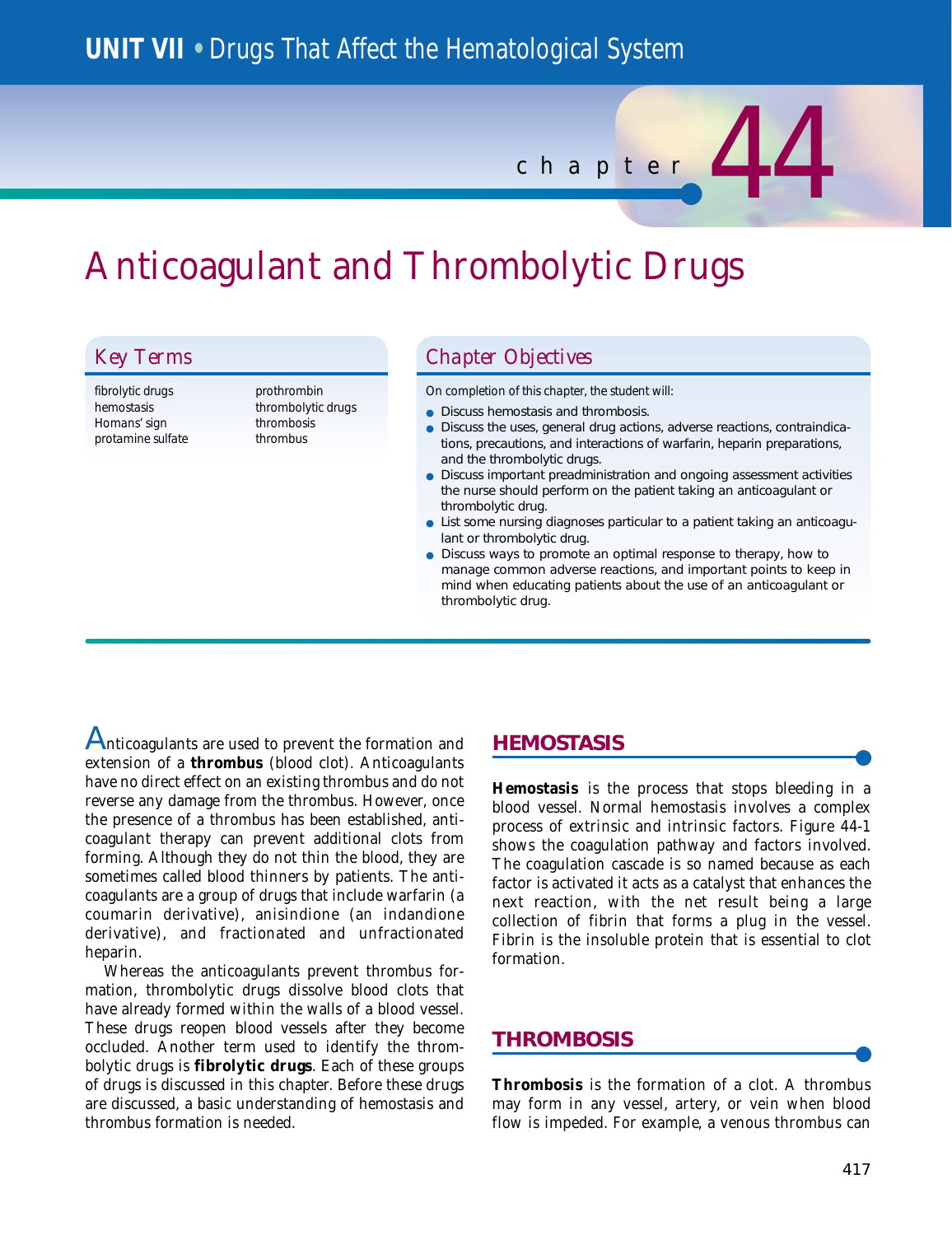

Platelets Thromboplastin Precursors Factors VIII, IX, XI, XII

**FIGURE 44-1.** The blood-clotting pathway. Blood coagulation results in the formation of a stable fibrin clot. Formation of this clot involves a cascade of interactions of clotting factors, platelets, and other substances. Clotting factors exist in the blood in inactive form and must be converted to an active form before the next step in the clotting pathway can occur. Each factor is stimulated in turn until the process is complete and a fibrin clot is formed. In the intrinsic pathway, all of the components necessary for clot formation are in the circulating blood. Clot formation in the intrinsic pathway is initiated by factor XII. In the extrinsic pathway, coagulation is initiated by release of tissue thromboplastin, a factor not found in circulating blood.

develop as the result of venous stasis (decreased blood flow), injury to the vessel wall, or altered blood coagulation. Venous thrombosis most often occurs in the lower extremities and is associated with venous stasis. Deep vein thrombosis (DVT) occurs in the lower extremities and is the most common type of venous thrombosis. Arterial thrombosis can occur because of atherosclerosis or arrhythmias, such as atrial fibrillation. The thrombus may begin small, but fibrin, platelets, and red blood cells attach to the thrombus, increasing its size and shape. When a thrombus detaches itself from the wall of the vessel and is carried along through the bloodstream, it becomes an embolus. The embolus travels until it reaches a vessel that is too small to permit its passage. If the emboli goes to the lung and obstructs a pulmonary vessel, it is called a pulmonary embolism (PE). Similarly, if the embolus detaches and occludes a vessel supplying blood to the heart, it can cause a myocardial infarction (MI). The anticoagulant drugs are used prophylactically in patients who are at high risk for clot formation.

## **COUMARIN AND INDANDIONE DERIVATIVES**

Warfarin (Coumadin), a coumarin derivative, is the oral anticoagulant most commonly prescribed. Although given by the oral route, warfarin is available for parenteral administration. Because it can be given orally, it is the drug of choice for patients requiring long-term therapy with an anticoagulant. Peak activity is reached 1.5 to 3 days after therapy is initiated. Anisindione (Miradon), an indandione derivative, is less frequently used but an effective anticoagulant. For more information on anisindione, see the Summary Drug Table: Anticoagulants.

## **ACTIONS** ●

All anticoagulants interfere with the clotting mechanism of the blood. Warfarin and anisindione interfere with the manufacturing of vitamin K-dependent clotting factors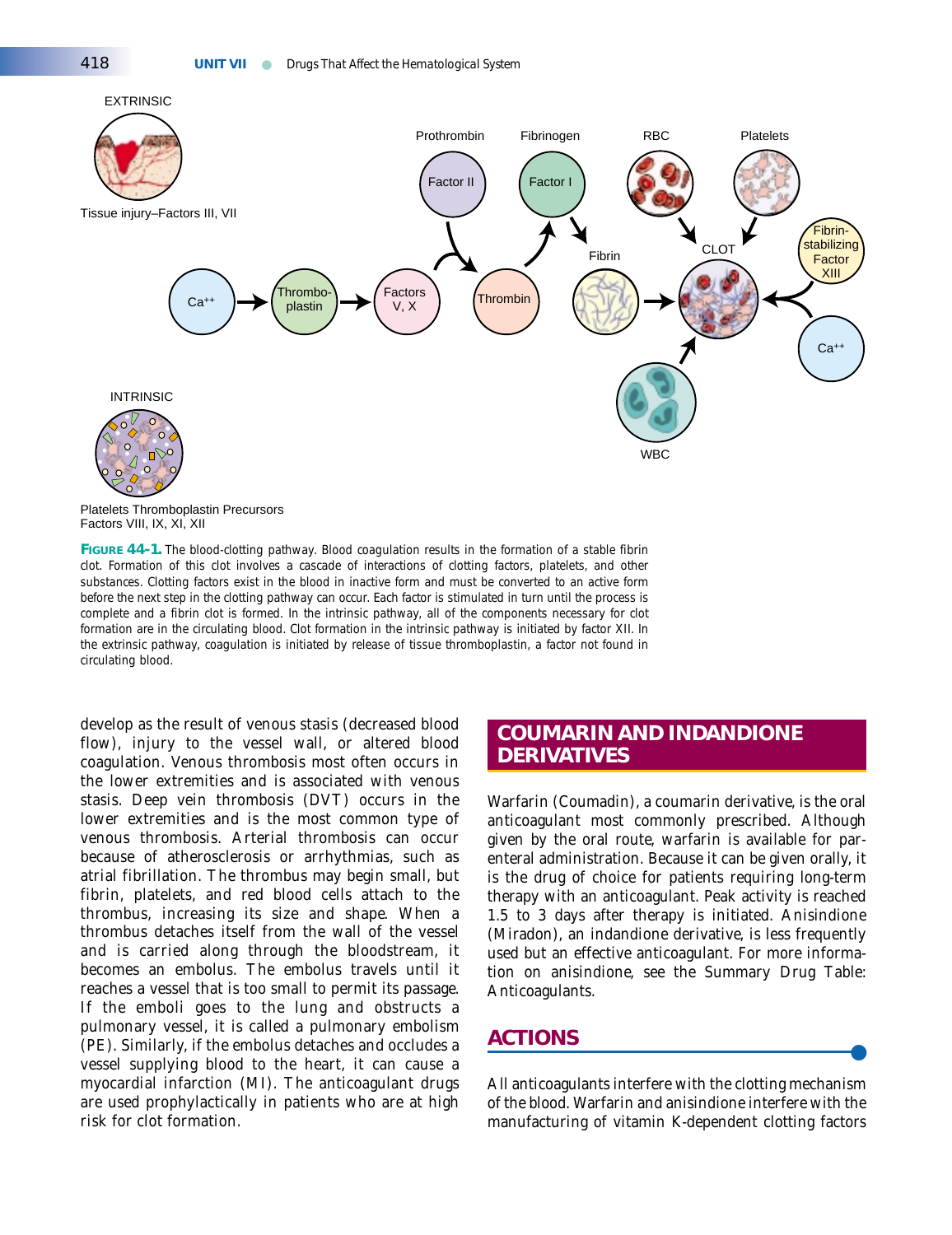## **SUMMARY DRUG TABLE ANTICOAGULANTS**

| <b>GENERIC NAME</b>                                     | <b>TRADE NAME*</b>   | <b>USES</b>                                                                                                                                                                                                     | <b>ADVERSE REACTIONS</b>                                                                                                                                   | <b>DOSAGE RANGES</b>                                                                                                                                                                                                                                                               |  |
|---------------------------------------------------------|----------------------|-----------------------------------------------------------------------------------------------------------------------------------------------------------------------------------------------------------------|------------------------------------------------------------------------------------------------------------------------------------------------------------|------------------------------------------------------------------------------------------------------------------------------------------------------------------------------------------------------------------------------------------------------------------------------------|--|
| <b>Coumadin and Indandione Derivatives</b>              |                      |                                                                                                                                                                                                                 |                                                                                                                                                            |                                                                                                                                                                                                                                                                                    |  |
| anisindione<br>ah-nis-in-dye'-on                        | <b>Miradon</b>       | Prophylaxis and<br>treatment of venous<br>thrombosis and its<br>extension; prevention<br>and treatment of<br>atrial fibrillation with<br>embolization,<br>prophylaxis and<br>treatment of<br>pulmonary embolism | Hemorrhage, nausea, alopecia,<br>dermatitis, vomiting, anorexia,<br>abdominal cramping, nausea,                                                            | 25-300 mg/d PO, dose<br>individualized based on<br>PT or INR                                                                                                                                                                                                                       |  |
| warfarin<br>sodium<br>war'-far-in                       | Coumadin,<br>generic | Venous thrombosis,<br>atrial fibrillation<br>with embolism,<br>pulmonary embolism<br>(PE), prophylaxis of<br>systemic embolism<br>after acute MI                                                                | Nausea, alopecia, hemorrhage,<br>urticaria, dermatitis, vomiting,<br>anorexia, abdominal cramping,<br>priapism                                             | $2-10$ mg/d PO, IV;<br>individualized dose<br>based on PT or INR                                                                                                                                                                                                                   |  |
| <b>Unfractionated Heparin</b>                           |                      |                                                                                                                                                                                                                 |                                                                                                                                                            |                                                                                                                                                                                                                                                                                    |  |
| heparin<br>hep'-ah-rin                                  | Generic              | Thrombosis/embolism,<br>diagnosis and<br>treatment of<br>disseminated<br>intravascular<br>coagulation (DIC),<br>prophylaxis of deep<br>vein thrombosis<br>(DVT), clotting<br>prevention                         | Hemorrhage, chills, fever,<br>urticaria, local irritation,<br>erythema, mild pain, hematoma<br>or ulceration at the injection<br>site (IM or SC), bruising | 10,000-20,000 units SC<br>in divided doses q8-12h;<br>5000-10,000 units q4-6h<br>intermittent IV;<br>5000-40,000 units/d<br>IV infusion; 5000 units<br>SC q2h before surgery and<br>5000 units SC after<br>surgery q8-12h                                                          |  |
| heparin sodium<br>lock flush<br>solution<br>hep'-ah-rin | Generic              | <b>Clearing intermittent</b><br>infusion lines<br>(heparin lock) to<br>prevent clot<br>formation at site                                                                                                        | None significant                                                                                                                                           | 10-100 units/mL heparin<br>solution                                                                                                                                                                                                                                                |  |
|                                                         |                      | <b>Fractionated Heparins: Low-Molecular-Weight Heparins (LMWHs)</b>                                                                                                                                             |                                                                                                                                                            |                                                                                                                                                                                                                                                                                    |  |
| dalteparin sodium<br>dal-tep'-a-rin                     | Fragmin              | Unstable angina/non-<br>Q-wave MI, DVT<br>prophylaxis                                                                                                                                                           | Hemorrhage, bruising, thrombocy-<br>topenia, chills, fever, pain,<br>erythema and irritation at site<br>of injection                                       | Angina/MI: 120 IU/kg,<br>SC q12h with concurrent<br>oral aspirin; DVT:<br>2500 IU SC daily                                                                                                                                                                                         |  |
| danaparoid<br>sodium<br>da-nap'-a-royd                  | Orgaran              | Prophylaxis of DVT,<br>after hip replacement<br>surgery                                                                                                                                                         | Hemorrhage, bruising, thrombo-<br>cytopenia, hyperkalemia,<br>hypersensitivity, fever, pain and<br>erythema at injection site                              | 750 anti-Xa units BID SC                                                                                                                                                                                                                                                           |  |
| enoxaparin<br>sodium<br>en-ocks'-a-par-in               | Lovenox              | DVT and prophylaxis,<br><b>DVT</b> and pulmonary<br>embolism (PE)<br>treatment, unstable<br>angina/non-Q-wave<br>MI                                                                                             | Hemorrhage, bruising, thrombo-<br>cytopenia, hyperkalemia,<br>hypersensitivity, fever, pain and<br>erythema at injection site                              | DVT prophylaxis: 30 mg<br>q12h SC or 40 mg once<br>daily SC; in abdominal<br>surgery for patients at<br>risk for thromboembolic<br>complications: 40 mg/d SC;<br><b>DVT/PE</b> treatment:<br>1 mg/kg SC q12h; unstable<br>angina, non-Q-wave MI:<br>1 mg/kg SC q12h<br>(continued) |  |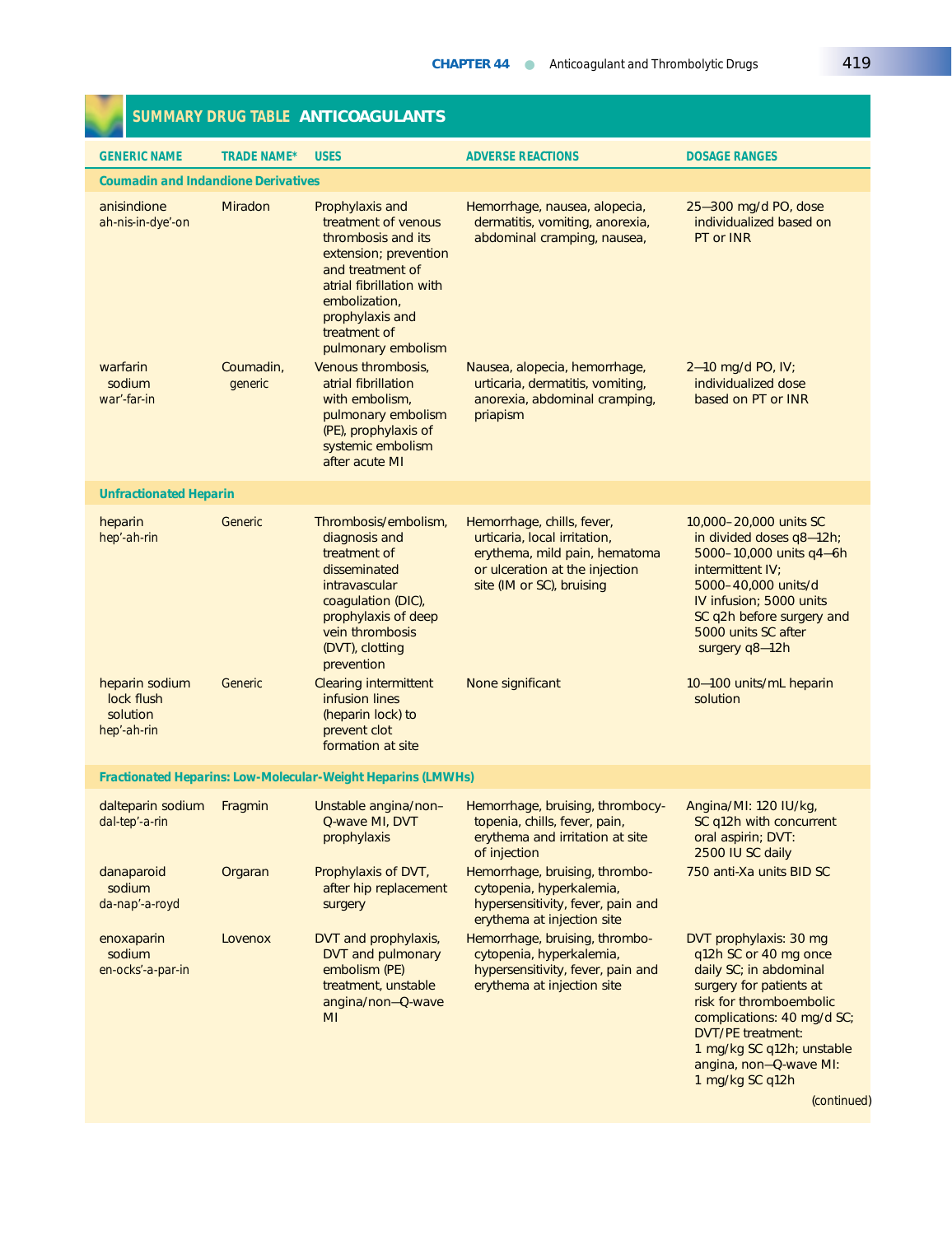| <b>SUMMARY DRUG TABLE ANTICOAGULANTS (Continued)</b>               |                                            |                                                                                                                            |                                                                                                                               |                                                                                                                                                                                                                                                                                                                                                            |
|--------------------------------------------------------------------|--------------------------------------------|----------------------------------------------------------------------------------------------------------------------------|-------------------------------------------------------------------------------------------------------------------------------|------------------------------------------------------------------------------------------------------------------------------------------------------------------------------------------------------------------------------------------------------------------------------------------------------------------------------------------------------------|
| <b>GENERIC NAME</b>                                                | <b>TRADE NAME*</b>                         | <b>USES</b>                                                                                                                | <b>ADVERSE REACTIONS</b>                                                                                                      | <b>DOSAGE RANGES</b>                                                                                                                                                                                                                                                                                                                                       |
| tinzaparin<br>sodium<br>ten-zah'-pear-in                           | Innohep                                    | Treatment of acute,<br>symptomatic DVT<br>with or without<br>pulmonary emboli<br>when given with<br>warfarin sodium        | Hemorrhage, bruising, thrombo-<br>cytopenia, hyperkalemia,<br>hypersensitivity, fever, pain and<br>erythema at injection site | 175 anti-Xa IU/kg/d SC<br>once daily; 175 IU/kg/d<br>SC once daily until the<br>patient has been<br>successfully anticoagulated<br>with warfarin                                                                                                                                                                                                           |
| <b>Anticoagulant Antagonists</b>                                   |                                            |                                                                                                                            |                                                                                                                               |                                                                                                                                                                                                                                                                                                                                                            |
| phytonadione<br>(vitamin K)<br>fye-toe-na-dye'-on                  | Aqua-<br>mephyton,<br>Mephyton,<br>generic | Prevention and<br>treatment of hypopro-<br>thrombinemia<br>associated<br>with excessive<br>doses of oral<br>anticoagulants | Gastric upset, unusual taste,<br>flushing, rash, urticaria,<br>erythema, pain and/or<br>swelling at injection site            | PO, IM, 2.5-10 mg,<br>may repeat PO in 12-48 h<br>or in 6-8 h after parenteral<br>dose                                                                                                                                                                                                                                                                     |
| protamine<br>sulfate<br>proe'-ta-meen                              | Generic                                    | Acute management<br>of heparin<br>overdosage<br>(neutralizes heparin)                                                      | Dyspnea, bradycardia,<br>hypotension, hypertension,<br>bleeding, hypersensitivity<br>reactions                                | Dose is determined by<br>amount of heparin in body<br>and the time that has<br>elapsed since the heparin<br>was given; the longer<br>the interval, the smaller the<br>dose required.<br>Adult and pediatric: 1mg IV<br>neutralizes 90 USP units of<br>heparin derived from lung<br>tissue or 115 USP units of<br>heparin derived from<br>intestinal mucosa |
| *The term generic indicates the drug is available in generic form. |                                            |                                                                                                                            |                                                                                                                               |                                                                                                                                                                                                                                                                                                                                                            |

by the liver. This results in the depletion of clotting factors II (**prothrombin**), VII, IX, and X. It is the depletion of prothrombin (see Fig. 44-1), a substance that is essential for the clotting of blood, that accounts for most of the action of warfarin.

## **USES** ●

Warfarin is used for:

- Prevention (prophylaxis) and treatment of DVT
- Prevention and treatment of atrial fibrillation with embolization
- Prevention and treatment of PE
- As part of the treatment of MI
- Prevention of thrombus formation after valve replacement

In most situations, warfarin is the drug of choice, with anisindione reserved for those who are unable to take warfarin.

## **ADVERSE REACTIONS**

The principal adverse reaction associated with warfarin is bleeding, which may range from very mild to severe. Bleeding may be seen in many areas of the body, such as the bladder, bowel, stomach, uterus, and mucous membranes. Other adverse reactions are rare but may include nausea, vomiting, alopecia (loss of hair), urticaria (severe skin rash), abdominal cramping, diarrhea, rash, hepatitis (inflammation of the liver), jaundice (yellowish discoloration of the skin and mucous membranes), and blood dyscrasias (disorders).

## **CONTRAINDICATIONS** ●

Warfarin is contraindicated in patients with known hypersensitivity to the drug, hemorrhagic disease, tuberculosis, leukemia, uncontrolled hypertension, gastrointestinal (GI) ulcers, recent surgery of the eye or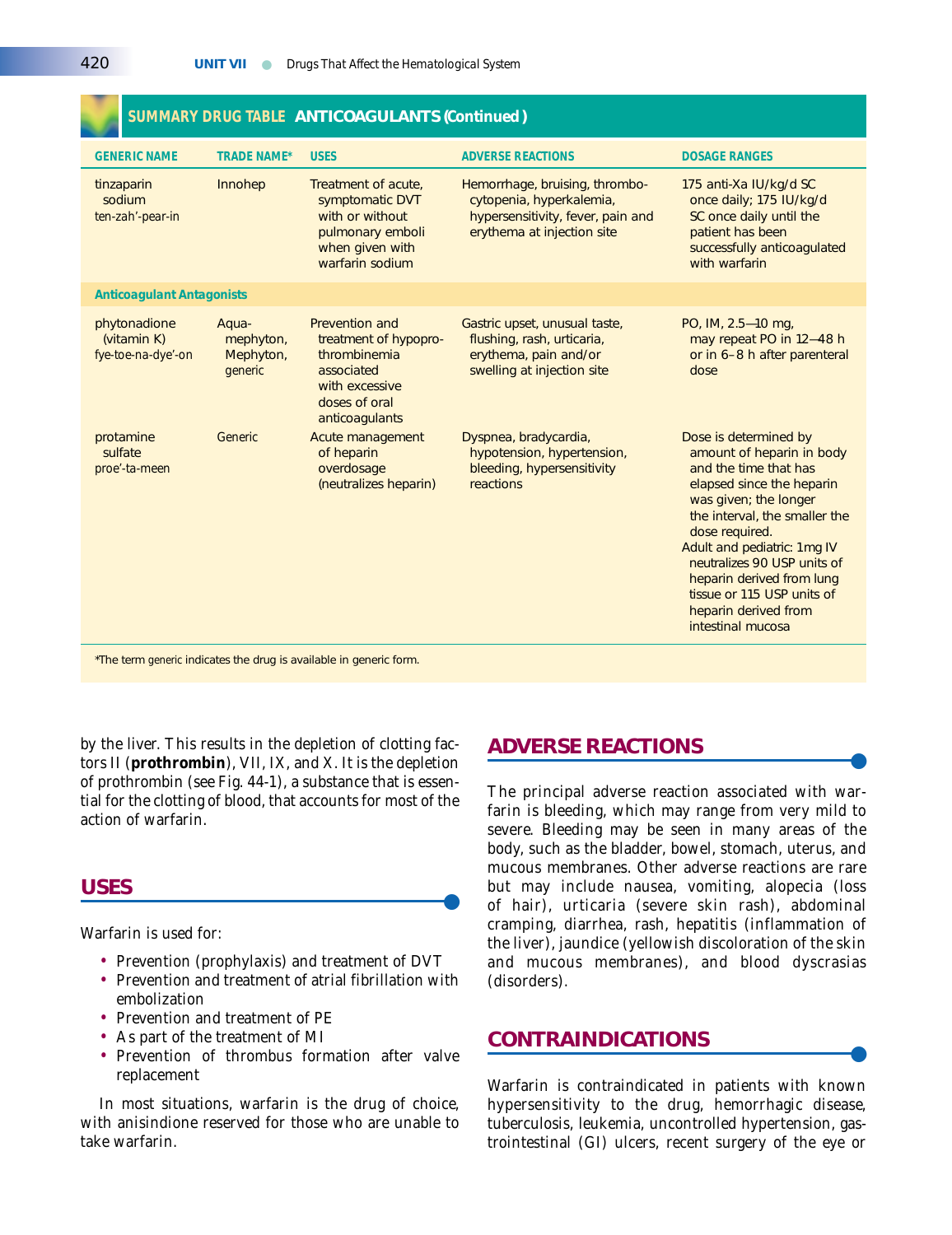central nervous system, aneurysms, or severe renal or hepatic disease, and during pregnancy and lactation. Use during pregnancy (Pregnancy Category X) can cause fetal death.

## **PRECAUTIONS**

Warfarin is used cautiously in patients with fever, heart failure, diarrhea, malignancy, hypertension, renal or hepatic disease, psychoses, or depression. Women of childbearing age must use a reliable contraceptive to prevent pregnancy.

## **INTERACTIONS**

The effects of warfarin may increase when administered with acetaminophen, NSAIDs, beta blockers, disulfiram, isoniazid, chloral hydrate, loop diuretics, aminoglycosides, cimetidine, tetracyclines, and cephalosporins. Oral contraceptives, ascorbic acid, barbiturates, diuretics, and vitamin K decrease the effects of warfarin. Because the effects of warfarin are influenced by many drugs, the patient must notify the nurse or the primary health care provider when taking a new drug or discontinuing

## ❁**Herbal Alert: Warfarin Interaction**

*Warfarin, a drug with a narrow therapeutic index, has the potential to interact with many herbal remedies. For example, warfarin should not be combined with any of the following herbs because they may have additive or synergistic activity and increase the risk for bleeding: celery, chamomile, clove, dong quai, feverfew, garlic, ginger, ginkgo biloba, ginseng, green tea, onion, passion flower, red clover, St. John's wort, and tumeric. Any herbal remedy should be used with caution in patients taking warfarin.*

*Much of the information on drug–herb interactions is speculative. Herb–drug interactions are sporadically reported and difficult to determine. Because herbal supplements are not regulated by the Food and Drug Administration (FDA), products lack standardization, purity, and potency. In addition, multiple ingredients in products and batch-to-batch variation make it difficult to determine if reactions occur as the result of the herb. To assist with the identification of herb–drug interactions, nurses should report any potential interactions to the FDA through its MedWatch program (see Appendix A). Because the absorption, metabolism, distribution, and elimination characteristics of most herbal products are poorly understood, many herb–drug interactions are speculative. It is especially important to take special care when patients are taking any drugs with a narrow therapeutic index (the difference between the minimum therapeutic and minimum toxic drug concentrations is small—such as warfarin) and herbal supplements.*

use of any drug, both prescription and over-the-counter preparations.

## **NURSING PROCESS**

#### ● **The Patient Receiving Warfarin**

#### **ASSESSMENT**

#### *Preadministration Assessment*

Before administering the first dose of warfarin, the nurse questions the patient about all drugs taken during the previous 2 to 3 weeks (if the patient was recently admitted to the hospital). If the patient took any drugs before admission, the nurse notifies the primary health care provider before the first dose is administered. Usually, the prothrombin time (PT) is ordered and the international normalized ratio (INR) determined before therapy is started. The first dose of warfarin is not given until blood for a baseline PT/INR is drawn. The dosage is individualized based on the results of the PT or the INR.

If the patient has a DVT, it usually occurs in a lower extremity. The nurse examines the extremity for color and skin temperature. The nurse also checks for a pedal pulse, noting the rate and strength of the pulse. It is important to record any difference between the affected extremity and the unaffected extremity. The nurse notes areas of redness or tenderness and asks the patient to describe current symptoms. The affected extremity may appear edematous and exhibit a positive **Homans' sign** (pain in the calf when the foot is dorsiflexed). A positive Homans' sign is suggestive of DVT.

#### *Ongoing Assessment*

During the course of therapy, the nurse continually assesses the patient for any signs of bleeding and hemorrhage. Areas of assessment include the gums, nose, stools, urine, or nasogastric drainage (see "Promoting an Optimal Response to Therapy").

The nurse examines the skin temperature and color in the patient with a DVT for signs of improvement. The nurse takes and records vital signs every 4 hours or more frequently, if needed.

Patients receiving warfarin for the first time often require daily adjustment of the dose, which is based on the daily PT/INR results. The nurse withholds the drug and notifies the primary health care provider if the PT exceeds 1.2 to 1.5 times the control value or the INR ratio exceeds 3. A daily PT is performed until it stabilizes and when any other drug is added to or removed from the patient's drug regimen. After the PT has stabilized, it is monitored every 4 to 6 weeks.

See Display 44-1 for more information on the laboratory examinations for monitoring warfarin.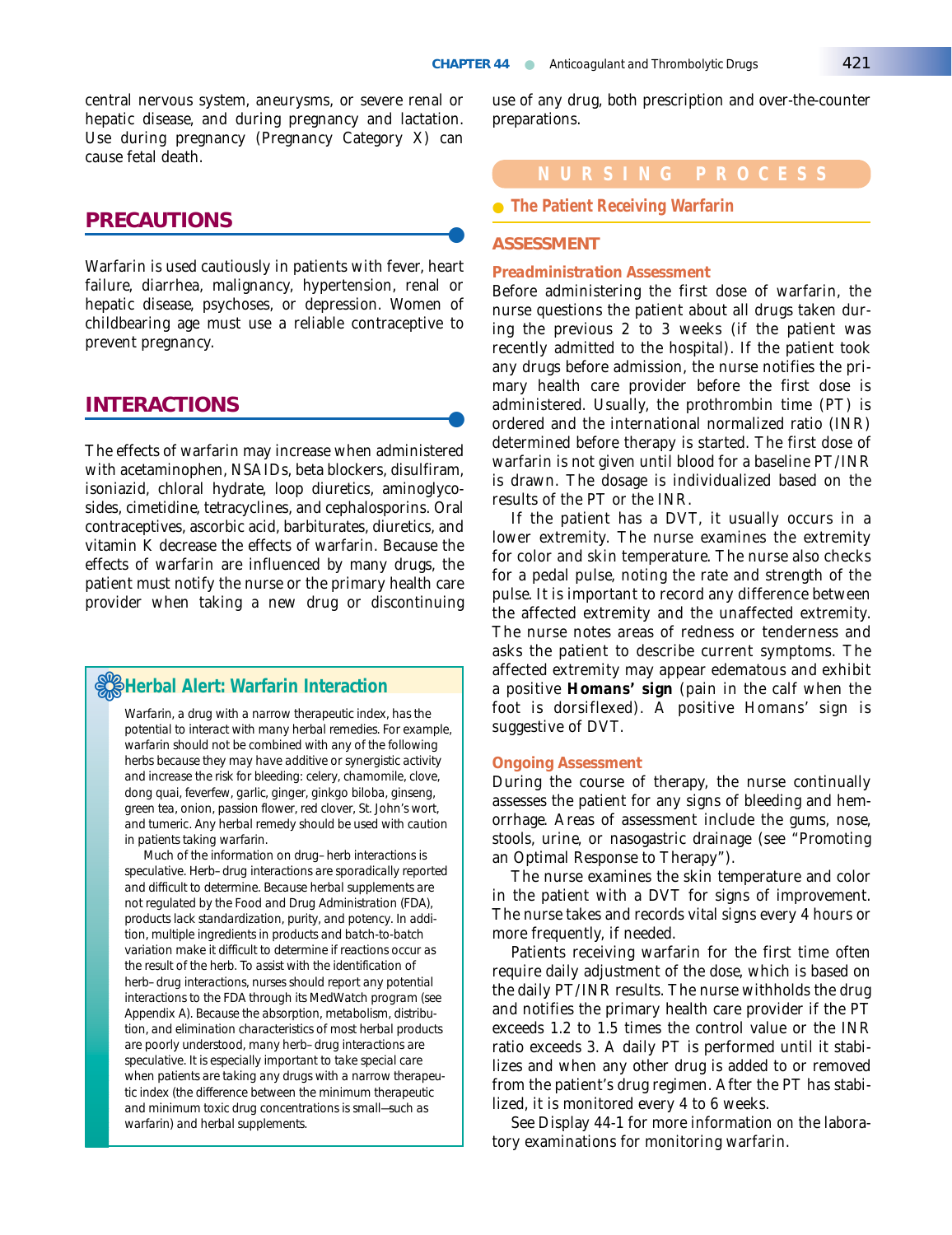#### **DISPLAY 44-1** ● **Understanding Prothrombin Time and International Normalized Ratio**

Prothrombin time (also called protime) and the International Normalized Ratio are used to monitor the patient's response to warfarin therapy. The daily dose of the oral anticoagulant is based on the patient's daily PT/INR. In the past, recommended therapeutic ranges for PT were 1.5 to 2.5 times the control value. However, today most laboratories use less sensitive substances for testing, and adjustments must be made to reflect this decreased sensitivity. When using the less sensitive substance, the therapeutic range of the PT is 1.2 to 1.5 times the control value. Studies indicate that levels greater than 2 times the control value do not provide additional therapeutic effects in most patients and are associated with a higher incidence of bleeding.

Most laboratories report results for the INR along with the patient's PT and the control value. The INR was devised as a way to standardize PT values and represents a way to "correct" the routine PT results from different laboratories using various sources of thromboplastin and methods of preparation for the test. The INR is determined by a mathematical equation comparing the patient's PT with the standardized PT value. Some institutions may use only PT, others PT/INR, and some may use INR. The INR is maintained between 2 and 3.

#### **NURSING DIAGNOSES**

Drug-specific nursing diagnoses are highlighted in the Nursing Diagnoses Checklist. Other nursing diagnoses applicable to these drugs are discussed in depth in Chapter 4.

#### **PLANNING**

The expected outcomes for the patient may include an optimal response to therapy, management of common adverse drug reactions, and an understanding of the postdischarge drug regimen.

#### **IMPLEMENTATION**

#### *Promoting an Optimal Response to Therapy*

Before administering each dose of warfarin, the nurse checks the prothrombin flow sheet or the laboratory report to determine the current PT or INR (PT/INR) results (see Nursing Alerts below). The patient also is checked for any evidence of bleeding.

To hasten the onset of the therapeutic effect, a higher dosage (loading dose) may be prescribed for 2 to 4 days, followed by a maintenance dosage adjusted according to the daily PT/INR. Otherwise, the drug takes 3 to 5 days to reach therapeutic levels. When rapid anticoagulation is required, heparin is preferred as a loading dose, followed by maintenance dose of warfarin based on the PT or INR.

## **Nursing Diagnoses Checklist**

- ✓ **Risk for Injury** related to adverse drug effects
- ✓ **Ineffective Tissue Perfusion** related to adverse drug reactions

## ❊**Nursing Alert**

*Optimal therapeutic results are obtained when the patient's PT is 1.2 to 1.5 times the control value. In certain instances, for example as in recurrent systemic embolism, a PT of 1.5 to 2 may be prescribed. Studies indicate that diet can influence the PT/INR values. In patients receiving warfarin, a diet high in vitamin K may decrease the PT/INR and increase the risk of clot formation. A diet low in vitamin K may prolong the PT/INR and increase the risk of hemorrhage. Significant changes in vitamin K intake may necessitate warfarin dosage adjustment. The key to vitamin K management for patients receiving warfarin is maintaining a consistent daily intake of vitamin K. To avoid large fluctuations in vitamin K intake, patients receiving warfarin should be aware of the vitamin K content of food (see Home Care Checklist: Ensuring Appropriate Vitamin K Intake). For example, green leafy vegetables and some vegetable oils (soybean and canola oil) are high in vitamin K. The use of these oils in food preparation may increase the intake of vitamin K enough to cause the PT/INR results to fluctuate. Root vegetables, fruits, cereals, dairy products, and meats are generally low in vitamin K.*

### ❊**Nursing Alert**

*Patients who have fluctuations in PT/INR levels should be asked about their food intake and any recent dietary changes. A careful assessment of the foods eaten during the last several days is necessary to determine the patient's intake of vitamin K.*

Although the drug is most often administered orally, warfarin injection may be used as an alternative route for patients who are unable to receive oral drugs. The intravenous dosage is the same as that for the oral drug. Intravenous warfarin is administered as a slow bolus injection during a period of 1 to 2 minutes. Warfarin is not recommended for intramuscular injection. After the drug is reconstituted, it is stable for 4 hours at room temperature. The vial is not recommended for multiple use, and any unused solution should be discarded.

#### *Monitoring and Managing Adverse Drug Reactions*

Bleeding can occur any time during therapy with warfarin, even when the PT appears to be within a safe limit (eg, l.2–1.5 times the control value). All nursing personnel and medical team members should be made aware of any patient receiving warfarin and the observations necessary with administration. The nurse checks the following for signs of bleeding:

• Urinal, bedpan, catheter drainage unit—Inspect the urine for a pink to red color and the stool for signs of GI bleeding (bright red to black stools). Visually check the catheter drainage every 2 to 4 hours and when the unit is emptied. Oral anticoagulants may impart a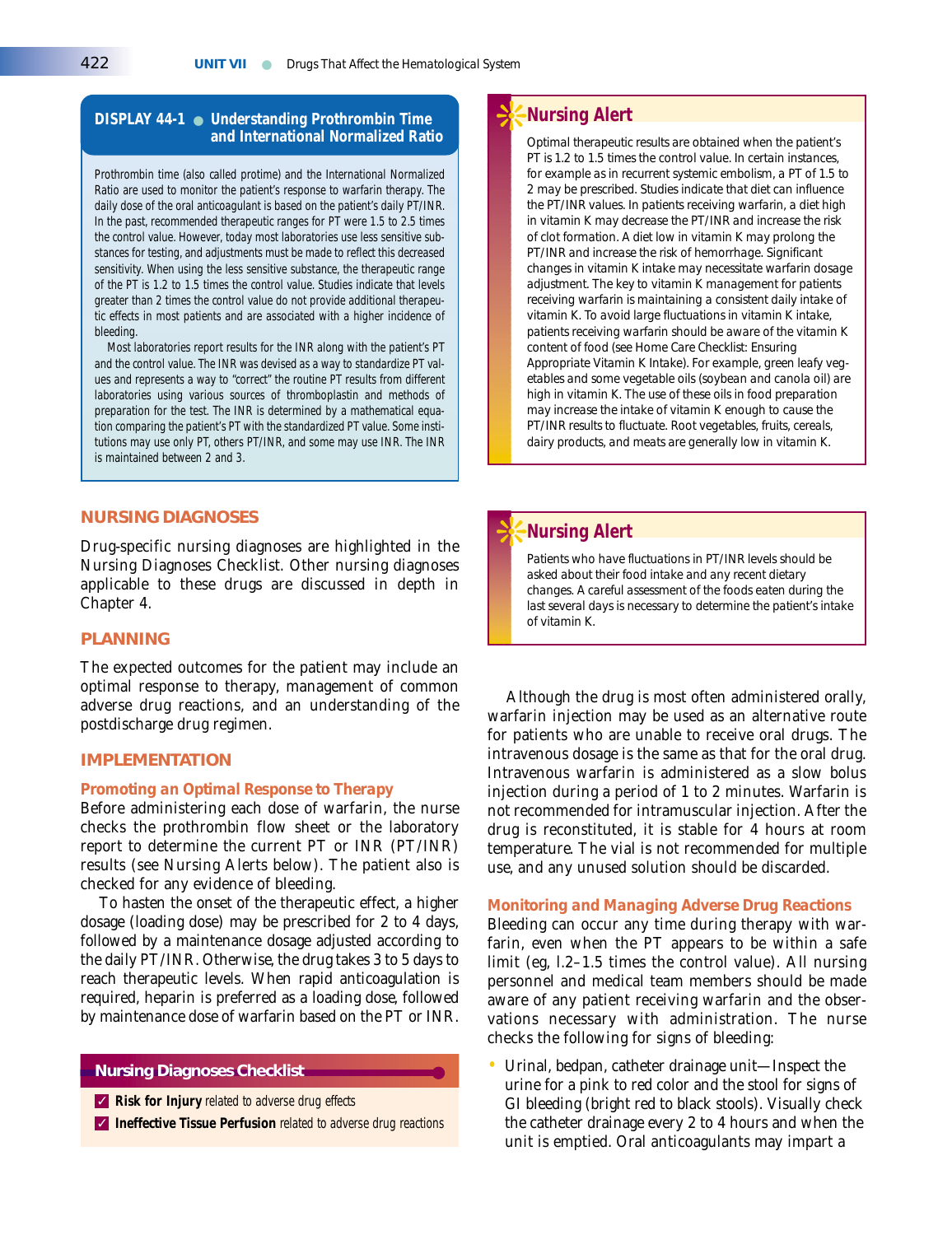red-orange color to alkaline urine, making hematuria difficult to detect visually. A urinalysis may be necessary to determine if blood is in the urine.

- Emesis basin, nasogastric suction units—Visually check the nasogastric suction unit every 2 to 4 hours and when the unit is emptied. Check the emesis basin each time it is emptied.
- Skin, mucous membranes—Inspect the patient's skin daily for evidence of easy bruising or bleeding. Be alert for bleeding from minor cuts and scratches, nosebleeds, or excessive bleeding after intramuscular (IM), subcutaneous (SC), or intravenous (IV) injections or after a venipuncture. After oral care, check the toothbrush and gums for signs of bleeding.

#### ❊**Nursing Alert**

*The nurse should withhold the drug and contact the primary health care provider immediately if any of the following occurs:*

- *The PT exceeds 1.5 times the control value.*
- *There is evidence of bleeding.*
- *The INR is greater than 3.*

The nurse must apply prolonged pressure to needle or catheter sites after venipuncture, removal of central or peripheral IV lines, and IM and SC injections. Laboratory personnel or those responsible for drawing blood for laboratory tests are made aware of anticoagulant therapy because prolonged pressure on the venipuncture site is necessary. All laboratory requests require a notation stating the patient is receiving anticoagulant therapy.

MANAGING WARFARIN OVERDOSAGE. Symptoms of overdosage of warfarin include blood in the stool (melena); petechiae (pinpoint-size red hemorrhagic spots on the skin); oozing from superficial injuries, such as cuts from shaving or bleeding from the gums after brushing the teeth; or excessive menstrual bleeding. The nurse must immediately report to the primary health care provider any of these adverse reactions or evidence of bleeding.

If bleeding occurs or if the PT exceeds 1.5 times the control value or the INR exceeds 3, the primary health care provider may either discontinue the anticoagulant therapy for a few days or order vitamin  $K_1$  (phytonadione), an oral anticoagulant antagonist, which must always be readily available when a patient is receiving warfarin. Because warfarin interferes with the synthesis of vitamin  $K_1$ -dependent clotting factors, the administration of vitamin  $K_1$  reverses the effects of warfarin by providing the necessary ingredient to enhance clot formation and stop bleeding. However, withholding one or two doses of warfarin may quickly bring the PT to an acceptable level.

The nurse must assess the patient for additional evidence of bleeding until the PT is below 1.5 times the control value or until the bleeding episodes cease. The PT generally returns to a safe level within 6 hours of administration of vitamin  $K<sub>1</sub>$ . Administration of whole blood or plasma may be necessary if severe bleeding occurs because of the delayed onset of vitamin  $K<sub>1</sub>$ .

#### *Educating the Patient and Family*

The nurse provides a full explanation of the drug regimen to patients taking warfarin, including an explanation of the problems that can occur during therapy. A thorough review of the dose regimen, possible adverse drug reactions, and early signs of bleeding tendencies help the patient cooperate with the prescribed therapy. The nurse should include the following points in a patient and family teaching plan:

- Follow the dosage schedule prescribed by the primary health care provider.
- The PT or INR will be monitored periodically. Keep all primary health care provider and laboratory appointments because dosage changes may be necessary during therapy.
- Do not take or stop taking other drugs except on the advice of the primary health care provider. This includes nonprescription drugs, as well as those prescribed by a primary health care provider or dentist.
- Inform the dentist or other primary health care providers of therapy with this drug before any treatment or procedure is started or drugs are prescribed.
- Take the drug at the same time each day.
- Do not change brands of anticoagulants without consulting a physician or pharmacist.
- Avoid alcohol unless use has been approved by the primary health care provider. Advise the patient to limit foods high in vitamin K, such as leafy green vegetables, beans, broccoli, cabbage, cauliflower, cheese, fish, and yogurt. Vegetables with large amounts of vitamin K can interfere with the anticoagulant's effect (see Home Care Checklist: Ensuring Appropriate Vitamin K Intake).
- If evidence of bleeding should occur, such as unusual bleeding or bruising, bleeding gums, blood in the urine or stool, black stool, or diarrhea, omit the next dose of the drug and contact the primary health care provider immediately. (Anisindione may cause a red-orange discoloration of alkaline urine.)
- Use a soft toothbrush and consult a dentist regarding routine oral hygiene, including the use of dental floss. Use an electric razor when possible to avoid small skin cuts.
- Women of childbearing age must use a reliable contraceptive to prevent pregnancy.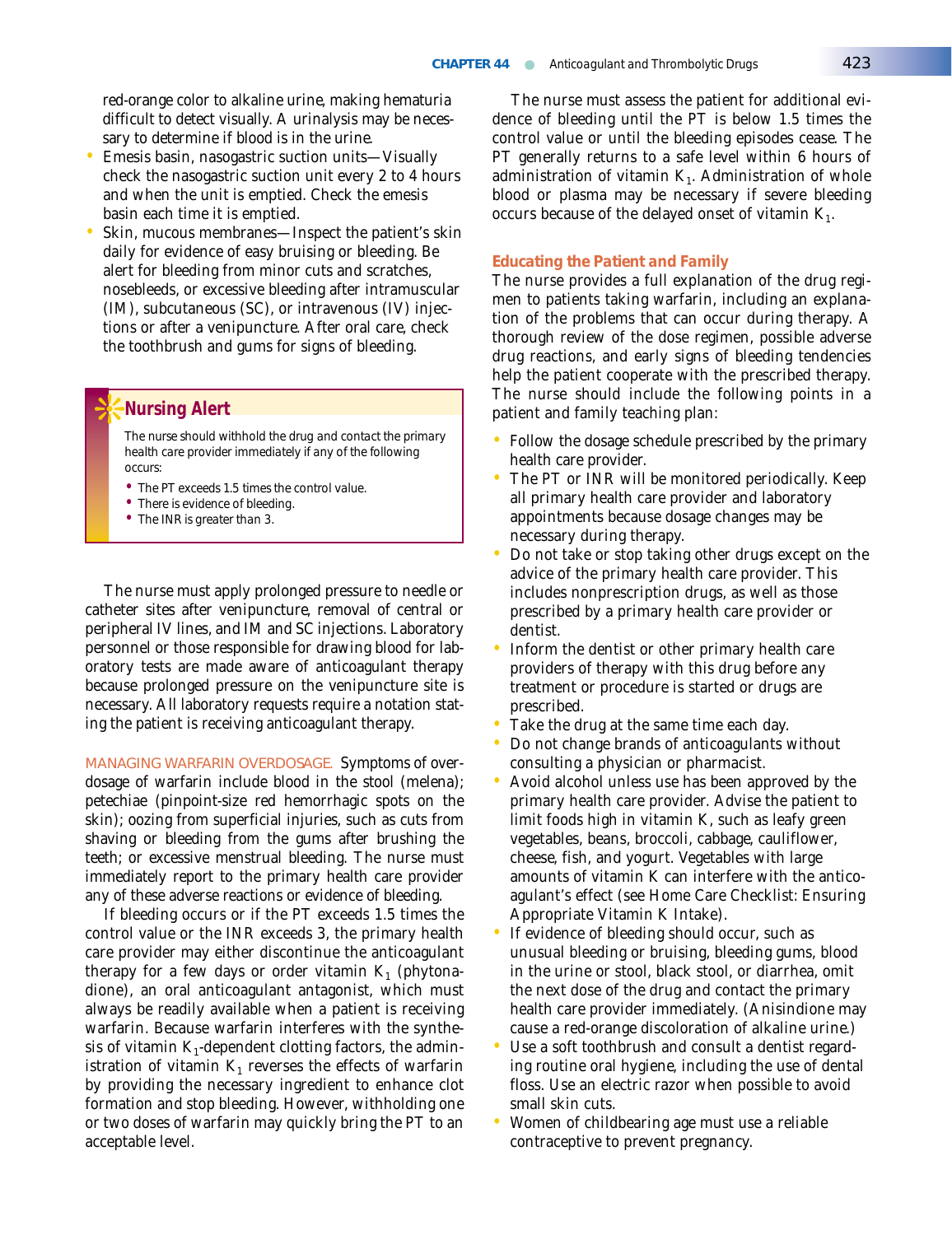

• Wear or carry identification, such as a medical alert tag, Alert, to inform medical personnel and others of therapy with this drug.

#### **EVALUATION**

- The therapeutic drug effect is achieved.
- Adverse reactions are identified, reported to the primary health care provider, and managed successfully using appropriate nursing interventions.
- The patient demonstrates an understanding of the drug regimen.
- The patient verbalizes the importance of complying with the prescribed therapeutic regimen.
- The patient lists or describes early signs of bleeding.

## **FRACTIONATED AND UNFRACTIONATED HEPARIN**

Heparin preparations are available as heparin sodium and the low-molecular-weight heparins (fractionated heparins). Heparin is not a single drug, but rather a mixture of high and low-molecular-weight drugs. Fragments of heparin with low molecular weights are available as low-molecular-weight heparin (LMWH). Examples of LMWHs are dalteparin (Fragmin), enoxaparin (Lovenox), and tinzaparin (Innohep). LMWHs

produce very stable responses when administered at the recommended doses. Because of this stability, frequent laboratory monitoring, as with heparin, is not necessary. In addition, bleeding is less likely to occur with LMWHs than with heparin.

## **ACTIONS** ●

Heparin inhibits the formation of fibrin clots, inhibits the conversion of fibrinogen to fibrin, and inactivates several of the factors necessary for the clotting of blood. Heparin cannot be taken orally because it is inactivated by gastric acid in the stomach; therefore, it must be given by injection. Heparin has no effect on clots that have already formed and aids only in preventing the formation of new blood clots (thrombi). The LMWHs act to inhibit clotting reactions by binding to antithrombin III, which inhibits the synthesis of factor Xa and the formation of thrombin.

# —————————————<del>—————</del>

Heparin is used for:

- Prevention and treatment of venous thrombosis, PE, peripheral arterial embolism;
- Atrial fibrillation with embolus formation;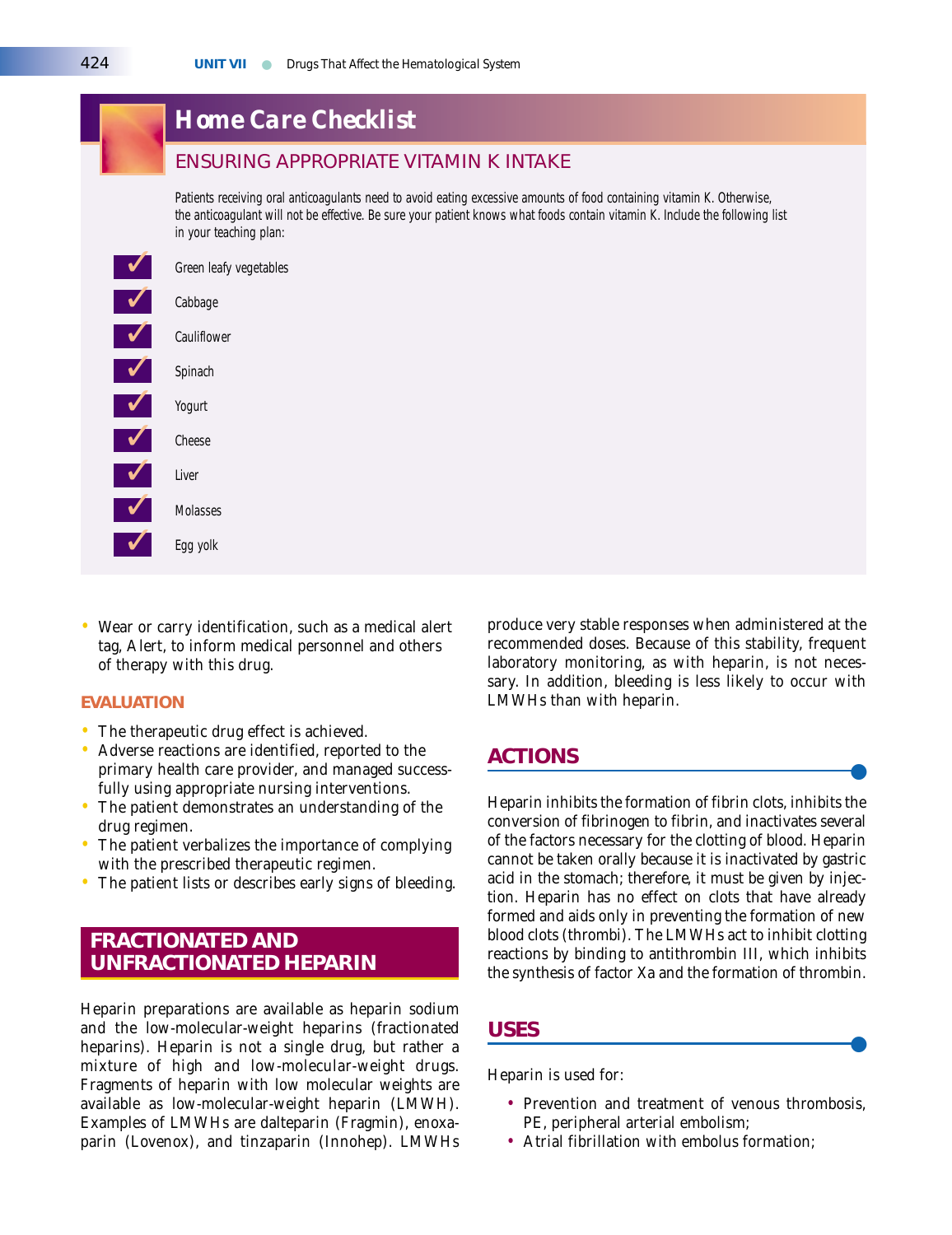- Prevention of postoperative venous thrombosis (DVT) and PE in certain patients undergoing surgical procedures, such as major abdominal surgery;
- Prevention of clotting in arterial and heart surgery, in blood transfusions and dialysis procedures, and in blood samples for laboratory purposes;
- Prevention of a repeat cerebral thrombosis in some patients who have experienced a stroke;
- Treatment of coronary occlusion, acute MI, and peripheral arterial embolism;
- Prevention of clotting in equipment used for extracorporeal (occurring outside the body) circulation;
- Diagnosis and treatment of disseminated intravascular coagulation, a severe hemorrhagic disorder.
- Maintenance of patency of IV catheters (very low doses of 10 to 100 units [U]).

The LMWHs are used to prevent DVT after certain surgical procedures, such as hip or knee replacement surgery or abdominal surgery. The drugs are also used for ischemic complications of unstable angina and MI (for specific uses of each drug see the Summary Drug Table: Anticoagulants).

## **ADVERSE REACTIONS** ●

Hemorrhage is the chief complication of heparin administration. Hemorrhage can range from minor local bruising to major hemorrhaging from any organ. Thrombocytopenia (low levels of platelets in the blood) may occur, causing bleeding from the small capillaries and resulting in easy bruising, petechiae, and hemorrhage into the tissues.

Other adverse reactions include local irritation when heparin is given via the SC route. Hypersensitivity reactions may also occur with any route of administration and include fever, chills, and urticaria. More serious hypersensitivity reactions include an asthma-like reaction and an anaphylactoid reaction.

The LMWHs cause fewer adverse reactions than heparin. Bleeding related to the LMWHs is possible but has generally been low. See the Summary Drug Table: Anticoagulants for additional adverse reactions associated with the LMWHs.

## **CONTRAINDICATIONS** ●

Heparin preparations are contraindicated in patients with known hypersensitivity to the drug, active bleeding (except when caused by disseminated intravascular coagulation), hemorrhagic disorders, severe thrombocytopenia, or recent surgery (except for the LMWHs used after certain surgical procedures to prevent thromboembolic complications) and during pregnancy (Pregnancy Category C).

The LMWHs are contraindicated in patients with a hypersensitivity to the drug, heparin, or pork products and inpatients with active bleeding or thrombocytopenia.

### **PRECAUTIONS**

Treatment with heparin preparations is approached cautiously in the elderly, in patients with severe renal or kidney disease, diabetes, diabetic retinopathy, ulcer disease, or uncontrolled hypertension, and in all patients with a potential site for bleeding or hemorrhage. The LMWHs are used with caution in patients who are at increased risk of hemorrhage, such as those with severe uncontrolled hypertension, diabetic retinopathy, bacterial endocarditis, congenital or acquired bleeding disorders, GI disease, or hemorrhagic stroke and shortly after brain, spinal, or ophthalmological surgery.

## **INTERACTIONS**

When heparin is administered with the NSAIDs, aspirin, penicillin, or the cephalosporins, there may be an increase in clotting times, thereby increasing the risk for bleeding. During heparin administration, serum transaminase (aspartate, alanine) levels may be falsely elevated. Careful interpretation is required because these laboratory tests may be used to help diagnose certain disorders, such as liver disease or MI. **Protamine sulfate,** a heparin antagonist, is incompatible with certain antibiotics such as penicillin and the cephalosporins. Use of the LMWHs with the following drugs may increase the risk of bleeding: aspirin, salicylates, NSAIDs, and thrombolytics.

## **NURSING PROCESS**

#### **• The Patient Receiving Heparin**

#### **ASSESSMENT**

#### *Preadministration Assessment*

Before administering the first dose of heparin, the nurse obtains the patient's vital signs. The most commonly used test to monitor heparin is activated partial thromboplastin time (APTT). Blood is drawn for laboratory studies before giving the first dose of heparin to obtain baseline data. (See the discussion on preadministration assessment for the oral anticoagulants.)

#### *Ongoing Assessment*

The ongoing assessment of a patient receiving heparin requires close observation and careful monitoring. The nurse assesses vital signs every 2 to 4 hours or more frequently during administration.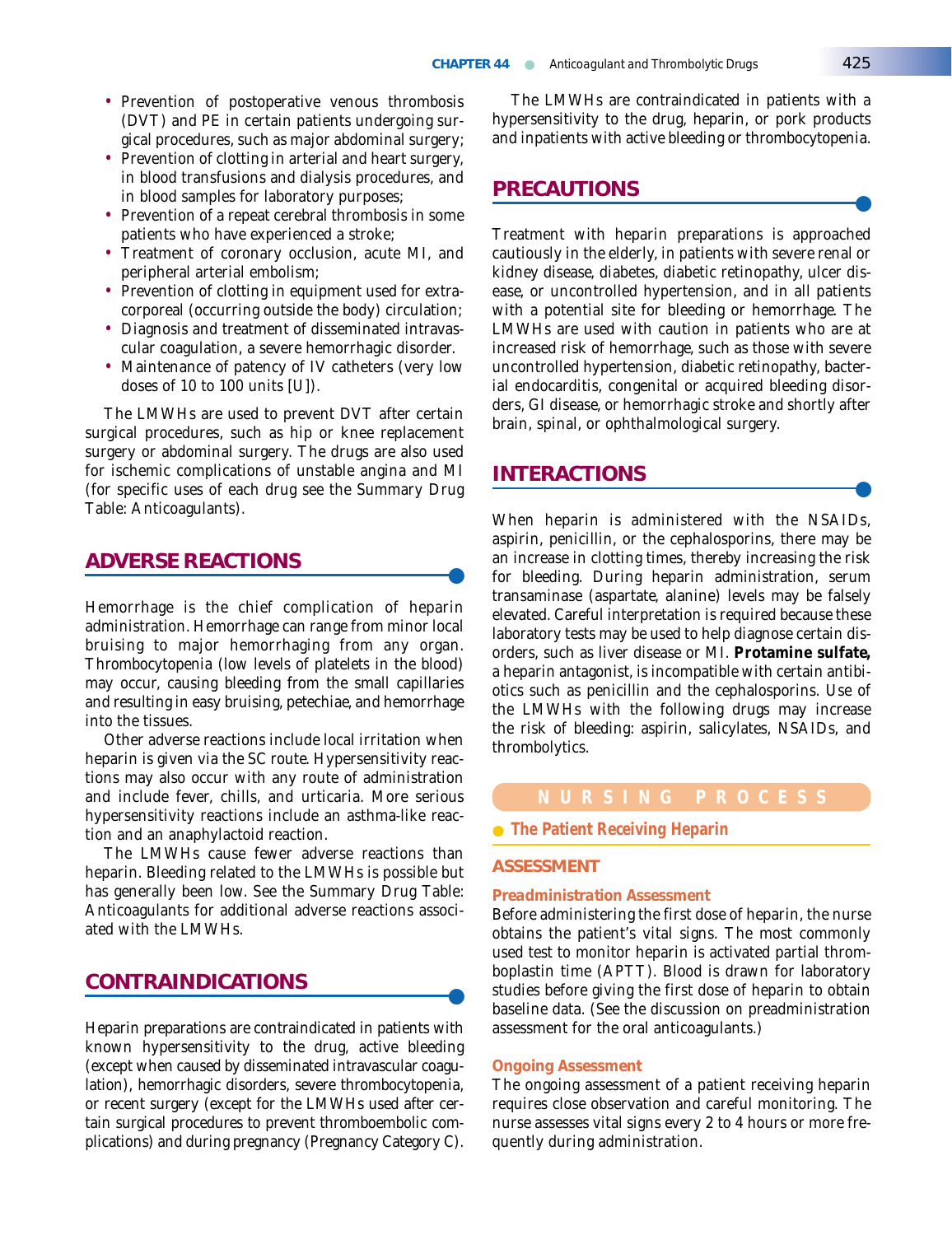The dosage of heparin is adjusted according to daily APTT monitoring. A therapeutic dosage is attained when the APTT is 1.5 to 2.5 times the normal. The LMWHs have little or no effect on the APTT values. Special monitoring of clotting times is not necessary when administering the drugs.

Periodic platelet counts, hematocrit, and tests for occult blood in the stool should be performed throughout the entire course of heparin therapy.

It is also important that the nurse monitor for any indication of hypersensitivity reaction. The nurse reports reactions, such as chills, fever, or hives, to the primary health care provider. When heparin is given to prevent the formation of a thrombus, the nurse observes the patient for signs of thrombus formation every 2 to 4 hours. Because the signs and symptoms of thrombus formation vary and depend on the area or organ involved, the nurse should evaluate and report any complaint the patient may have or any change in the patient's condition to the primary health care provider.

#### **NURSING DIAGNOSES**

Drug-specific nursing diagnoses are highlighted in the Nursing Diagnoses Checklist. Other nursing diagnoses applicable to these drugs are discussed in depth in Chapter 4.

#### **PLANNING**

The expected outcomes for the patient may include an optimal response to drug therapy, management of common adverse drug reactions, and an understanding of the therapeutic regimen.

#### **IMPLEMENTATION**

#### *Promoting an Optimal Response to Therapy*

Heparin preparations, unlike warfarin, must be given by the parenteral route, preferably SC or IV. The onset of anticoagulation is almost immediate after a single dose. Maximum effects occur within 10 minutes of administration. Clotting time will return to normal within 4 hours unless subsequent doses are given.

Blood coagulation tests are usually ordered before and during heparin therapy, and the dose of heparin is adjusted to the test results. Optimal results of therapy are obtained when the APTT is 1.5 to 2.5 times the control value. The LMWHs do not require close monitoring of blood coagulation tests.

#### **Nursing Diagnoses Checklist**

✓ **Ineffective Tissue Perfusion** related to adverse drug effects ✓ **Risk for Injury**

A complete blood count, platelets, and stools for occult blood may be ordered periodically throughout therapy. Thrombocytopenia may occur during heparin administration. A mild, transient thrombocytopenia may occur 2 to 3 days after heparin therapy is begun. This early development of thrombocytopenia tends to resolve itself despite continued therapy. The nurse reports a platelet count of less than 100,000 mm<sup>3</sup> immediately because the primary care provider may choose to discontinue the heparin therapy.

ADMINISTERING HEPARIN PREPARATIONS. The dosage of heparin is measured in units and is available in various dosage strengths as units per milliliter (U/mL), for example, 10,000 U/mL. When selecting the strength used for administration, choose the strength closest to the prescribed dose. For example, if 5000 U is ordered, and the available strengths are 1000, 5000, 7500, 20,000, and 40,000 U/mL, use 1 mL of the 5000 U/mL for administration.

Heparin may be given by intermittent IV administration, continuous IV infusion, and the SC route. Intramuscular administration is avoided because of the possibility of the development of local irritation, pain, or hematoma (a collection of blood in the tissue). A solution of dilute heparin may be used to maintain patency of an IV site used for intermittent administration of any drug given by the IV route.

Intermittent IV administration requires the use of an adapter or heparin lock to provide ready access to a vein without having to maintain a continuous infusion. A solution of dilute heparin consisting of 10 to 100 U/mL may be ordered for injection into the heparin lock before and after the administration of the intermittent dose of heparin or any other drug administered by the intermittent IV route. This is called a heparin lock flush. The lock flush solution aids in preventing small clots from obstructing the needle of the intermittent administration set. To prevent incompatibility of heparin with other drugs, the heparin lock set is flushed with sterile water or sterile normal saline before and after any drug is given through the IV line. The primary health care provider or institutional policy dictates the use and type of lock flush solution.

Each time heparin is given, the nurse inspects the needle site for signs of inflammation, pain, and tenderness along the pathway of the vein. If these should occur, the use of this site is discontinued and a new intermittent set is inserted at a different site. Coagulation tests are usually performed 30 minutes before the scheduled dose and from the extremity opposite the infusion site.

An infusion pump must be used for the safe administration of heparin by continuous IV infusion. The nurse checks the infusion pump every 1 to 2 hours to ensure that it is working properly. The needle site is inspected for signs of inflammation, pain, and tenderness along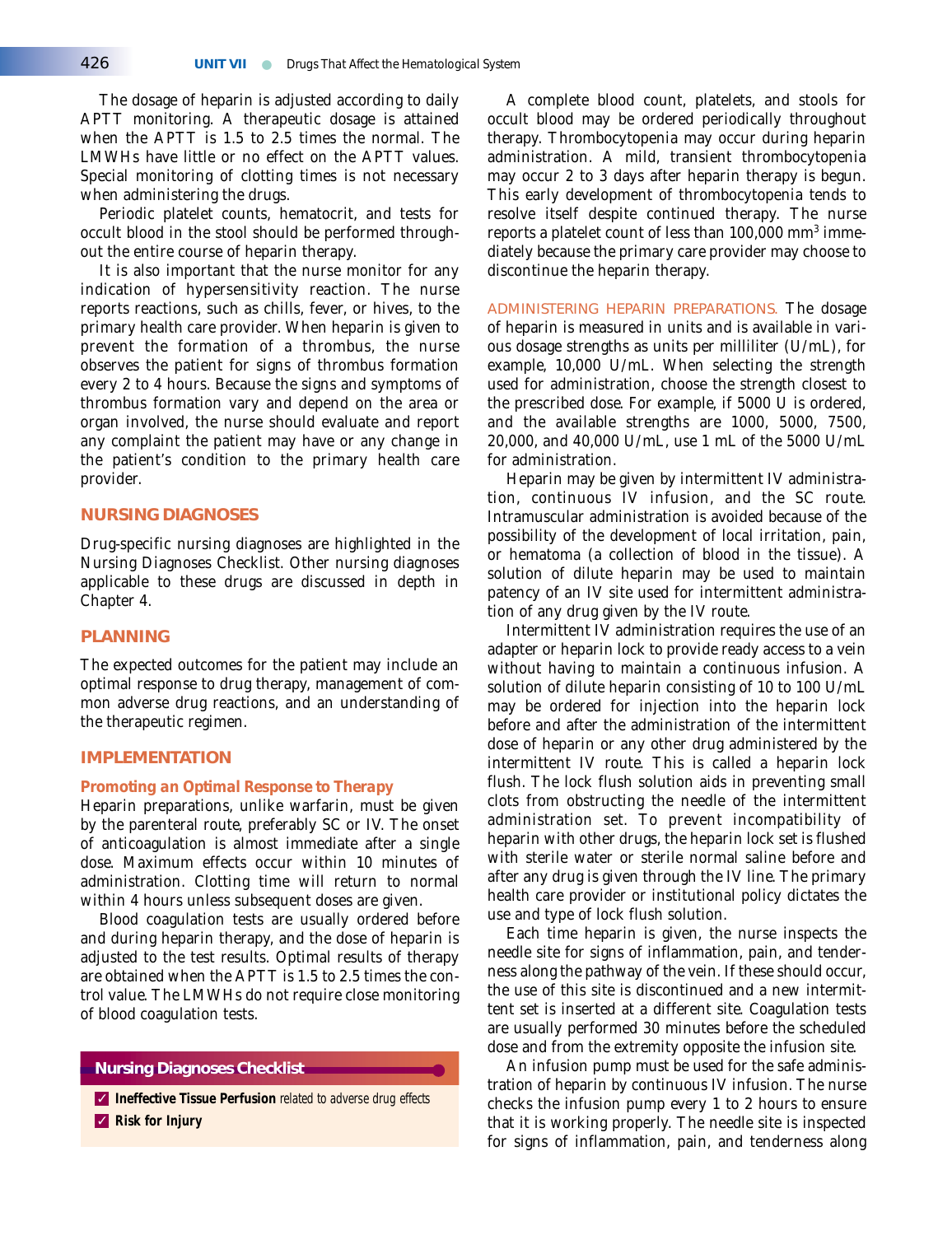the pathway of the vein. If these should occur, the infusion is discontinued and restarted in another vein.

#### ❊**Nursing Alert**

*Blood coagulation tests for those receiving heparin by continuous IV infusion are taken at periodic intervals (usually every 4 hours) determined by the primary health care provider. If the patient is receiving long-term heparin therapy, blood coagulation tests may be performed at less frequent intervals.* 

#### ❊**Nursing Alert**

*If the patient is receiving heparin by intermittent or continuous IV infusion, other drugs administered by the IV route are* not *given through the IV tubing or injection port or piggybacked into the continuous IV line unless the primary health care provider orders the drug given in this manner. In addition, the nurse should* never *mix other drugs with heparin when heparin is given by any route.* 

When heparin is given by the SC route, administration sites are rotated and the site used is recorded on the patient's chart. The recommended sites of administration are those on the abdomen, but areas within 2 inches of the umbilicus are avoided because of the increased vascularity of that area. Other areas of administration are the buttocks and lateral thighs. The nurse gives the injection at a 90-degree angle. The site is not massaged after giving the injection, but the nurse applies firm pressure to the injection site until all oozing of blood has stopped.

The "bunch" technique may be used when administering heparin SC. When using the bunch method, the nurse grasps the tissue around the selected site to form a tissue roll that is about 0.5 inch in diameter. The nurse inserts the needle into the tissue roll at a 90-degree angle and injects the drug. The nurse then releases the tissue roll. It is not necessary to aspirate before injecting the drug. The application of firm pressure after the injection helps to prevent hematoma formation. Each time heparin is given by this route, the nurse inspects all recent injection sites for signs of inflammation (redness, swelling, tenderness) and hematoma formation. When administering heparin by the SC route, an APTT test is performed 4 to 6 hours after the injection.

#### ADMINISTERING THE LOW-MOLECULAR-WEIGHT HEPARIN.

The LMWHs are administered by the SC route only. Dalteparin is given by the SC route 1 to 2 hours before surgery and once daily for 5 to 10 days after surgery. The first dose of enoxaparin is administered via the SC route within the first 12 to 24 hours after surgery and continued for 7 to 10 days. When enoxaparin is administered in patients having abdominal surgery, the first

dose is via the SC route 2 hours before surgery and as long as 12 days after surgery. Tinzaparin is administered via the SC route within 12 to 24 hours after surgery with administration continuing as long as 14 days.

The nurse gives these drugs deep into the SC tissue in the abdomen (avoiding the navel) with the site rotated at the time of each injection. Alternate sites are the buttocks or upper thighs. The nurse places the patient in a supine position. To avoid the loss of the drug, the air bubble is not expelled from the syringe before injection. The drug is administered alternately between left and right anterolateral and left and right posterolateral abdominal wall. The injection site is varied daily. When the drug is administered, the skin is lifted between the thumb and forefinger (as in the bunch technique). The entire length of the needle is inserted into the skin fold at a 45- to 90 degree angle, with the skin fold held throughout the injection. To minimize bruising, the injection site is not rubbed after the drug is administered. Bruising may be decreased by using an ice cube to massage the site before injection of the drug. Prefilled syringes or enoxaparin are available for patients taking the drug at home.

#### *Monitoring and Managing Adverse Drug Reactions*

Bleeding at virtually any site can occur during therapy with any heparin preparation, even the LMWHs. The nurse monitors the patient's vital signs every 2 to 4 hours or as ordered by the primary health care provider.

#### ❊**Nursing Alert**

*The nurse should immediately report evidence of bleeding in any patient receiving heparin: bleeding gums, epistaxis (nosebleed), easy bruising, black tarry stools, hematuria (blood in the urine), oozing from wounds or IV sites, or decrease in blood pressure.* 

## ❄**Gerontologic Alert**

*There is an increased incidence of bleeding in individuals older than 60 years (particularly older women) when heparin is administered. The nurse should carefully monitor older patients for evidence of bleeding.* 

MANAGING OVERDOSAGE. If a decided drop in blood pressure or rise in the pulse rate occurs, the nurse notifies the primary health care provider because this may indicate internal bleeding. Because hemorrhage may begin as a slight bleeding or bruising tendency, the nurse frequently observes the patient for these occurrences (see discussion of warfarin). At times, hemorrhage can occur without warning. If bleeding should occur, the primary health care provider may decrease the dose, discontinue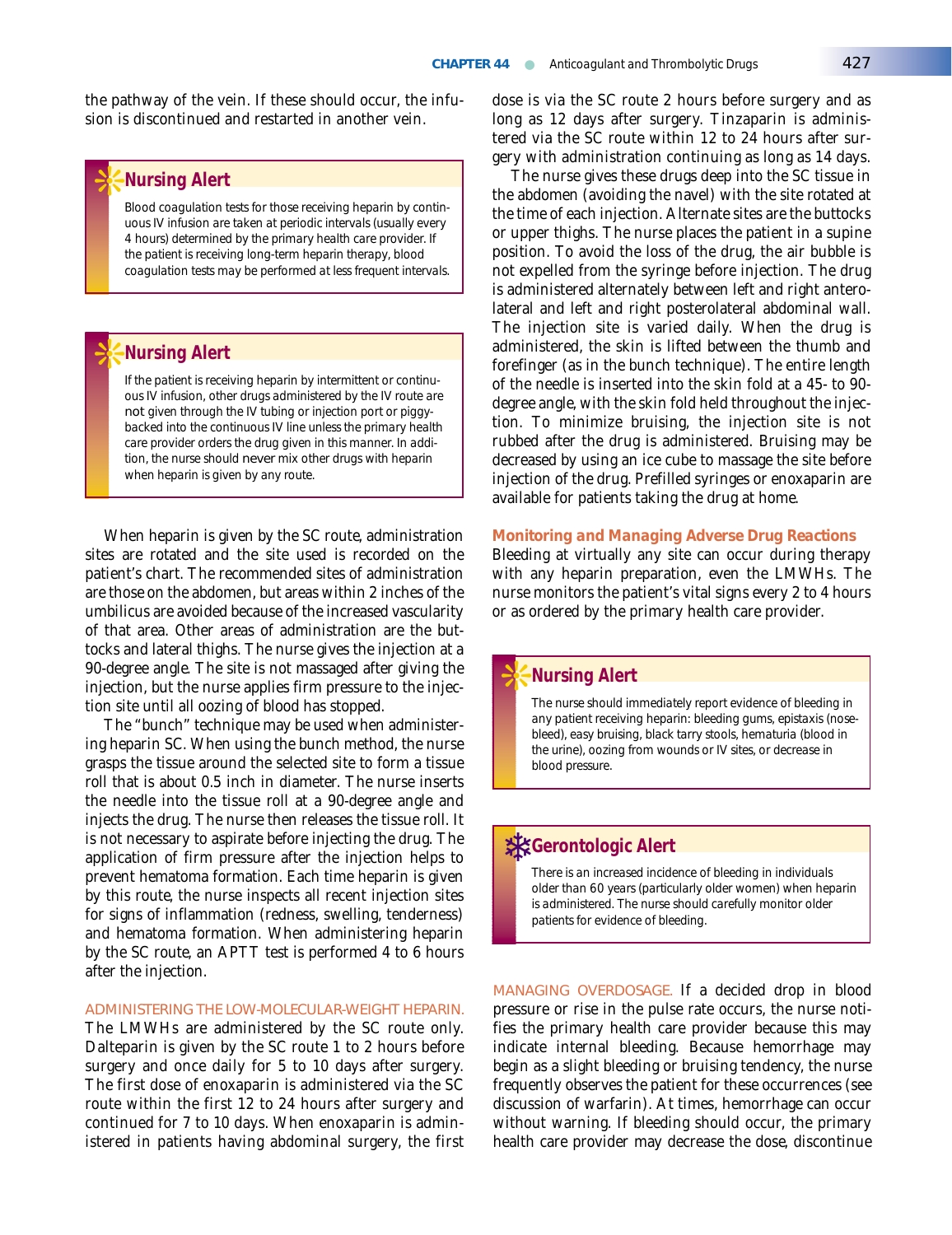the heparin therapy for a time, or order the administration of protamine sulfate.

In most instances, discontinuation of the drug is sufficient to correct overdosage because the duration of action of heparin is short. However, if hemorrhaging is severe, the primary health care provider may order protamine sulfate, the specific heparin antagonist or antidote. Protamine sulfate is also used to treat overdosage of the LMWHs. Protamine sulfate has an immediate onset of action and a duration of 2 hours. It counteracts the effects of heparin and brings blood coagulation tests to within normal limits. The drug is given slowly via the IV route during a period of 10 minutes.

#### ❊**Nursing Alert**

*Protamine sulfate can result in severe hypotension and anaphylactic reaction. When administering protamine sulfate, the nurse should make sure that resuscitation equipment is readily available.* 

If administration of this drug is necessary, the nurse monitors the patient's blood pressure and pulse rate every 15 to 30 minutes for 2 hours or more after administration of the heparin antagonist. The nurse immediately reports to the primary health care provider any sudden decrease in blood pressure or increase in the pulse rate. The nurse observes the patient for new evidence of bleeding until blood coagulation tests are within normal limits. To replace blood loss, the primary health care provider may order blood transfusions or fresh frozen plasma.

#### *Educating the Patient and Family*

Although heparin is given in the hospital, the LMWHs can be administered at home by a home health nurse, the patient, or a family member. The patient or a family member is taught how to administer the drug by the SC route (see technique under Promoting an Optimal Response to Therapy). Prefilled syringes are available, making administration more convenient. The nurse instructs the patient to apply firm pressure after the injection to prevent hematoma formation. Each time the drug is given, the nurse inspects all recent injection sites for signs of inflammation (redness, swelling, tenderness) and hematoma formation.

The nurse includes the following in a patient and family teaching plan:

- Report any signs of active bleeding immediately.
- Regular coagulation blood tests are critical for safe monitoring of the drug (except the LMWHs).
- Avoid IM injections while receiving anticoagulant therapy.
- Use a soft toothbrush when cleaning the teeth and an electric razor for shaving.
- Do not take any prescription or nonprescription drugs without consulting the primary health care

provider. Drugs containing alcohol, aspirin, or ibuprofen may alter the effects of heparin.

- Advise your dentist or primary health care provider of anticoagulant therapy before any procedure or surgery.
- Carry appropriate identification with information concerning drug therapy or wear a medical alert tag at all times.

#### **EVALUATION**

- The therapeutic drug effect is achieved.
- Adverse drug reactions are identified, reported to the primary health care provider, and managed successfully through appropriate nursing interventions.
- No evidence of bleeding is seen.
- The patient verbalizes an understanding of treatment modalities.

## **THROMBOLYTIC DRUGS**

**Thrombolytics** are a group of drugs used to dissolve certain types of blood clots and reopen blood vessels after they have been occluded. Examples of thrombolytics include alteplase\* recombinant (Activase), reteplase recombinant (Retavase), streptokinase (Streptase), tenecteplase (TNKase), and urokinase (Abbokinase). Before these drugs are used, their potential benefits must be carefully weighed against the potential dangers of bleeding.

## **ACTIONS** ●

Although the exact action of the thrombolytic drugs is slightly different, these drugs break down fibrin clots by converting plasminogen to plasmin (fibrinolysin). Plasmin is an enzyme that breaks down the fibrin of a blood clot. This reopens blood vessels after their occlusion and prevents tissue necrosis.

# **USES** ●

These drugs are used to treat an acute MI by lysing (dissolving) a blood clot in a coronary artery. These drugs are also effective in lysing clots causing PE and DVT. Urokinase is also used to treat PE and to clear IV

<sup>\*</sup>Alteplase is a tissue plasminogen activator (tPA) that is produced by recombinant DNA. Recombinant DNA is obtained by using gene splicing. Specific DNA segments of one organism are placed in the DNA of another organism. The genetic material of the recipient organism then reproduces itself and contains genetic material of its own plus the genetic material from the donor organism.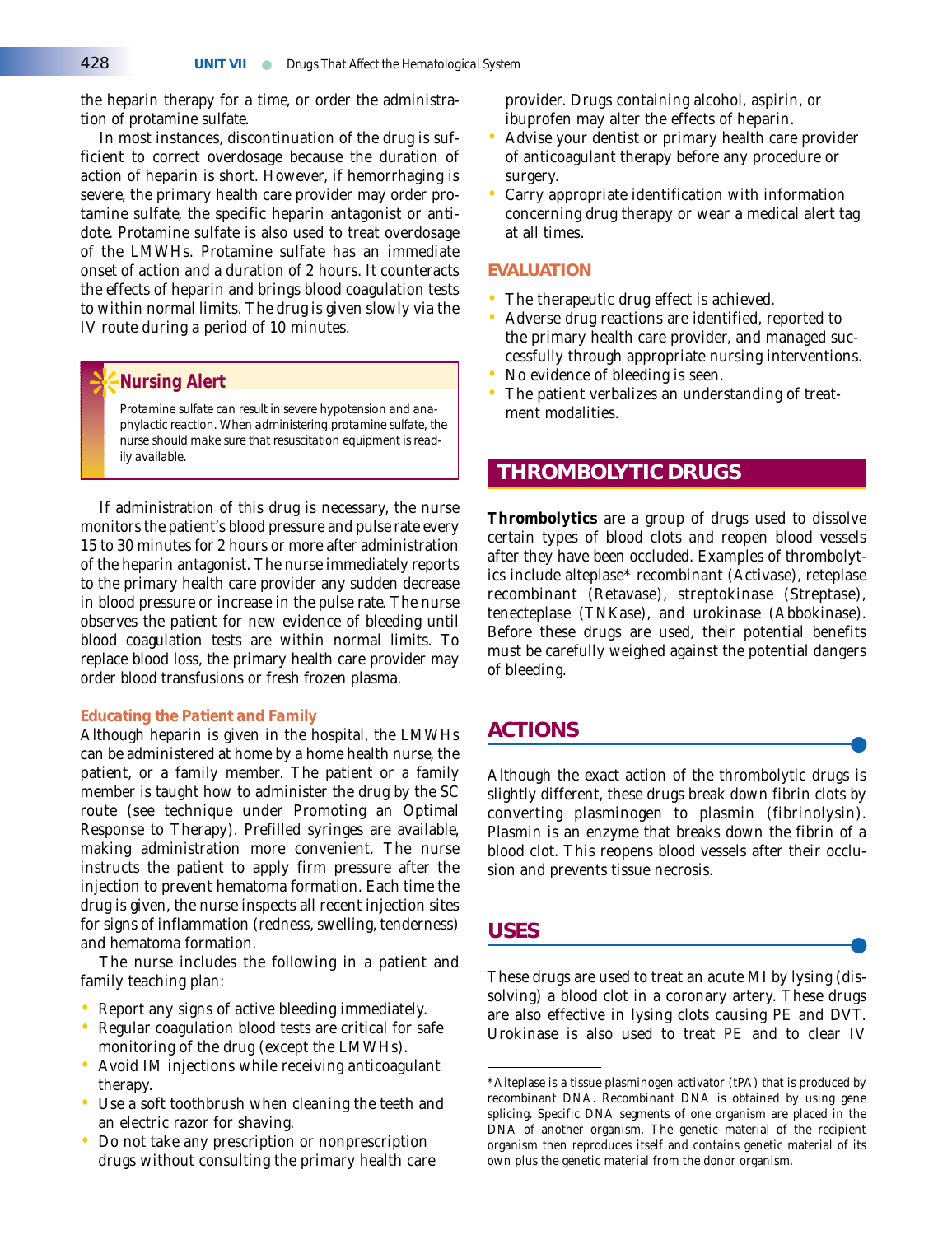| SUMMARY DRUG TABLE THROMBOLYTICS |  |  |  |
|----------------------------------|--|--|--|
|                                  |  |  |  |

| <b>GENERIC NAME</b>                                                 | <b>TRADE NAME*</b> | <b>USES</b>                                                                                   | <b>ADVERSE REACTIONS</b>                                                                | <b>DOSAGE RANGES</b>                                                                                                                                                            |
|---------------------------------------------------------------------|--------------------|-----------------------------------------------------------------------------------------------|-----------------------------------------------------------------------------------------|---------------------------------------------------------------------------------------------------------------------------------------------------------------------------------|
| alteplase,<br>recombinant<br>al'-te-plaz                            | Activase           | Acute myocardial<br>infarction (AMI),<br>acute ischemic<br>stroke, pulmonary<br>embolism (PE) | Bleeding (GU, gingival,<br>retroperitoneal), and<br>epistaxis, ecchymosis               | AMI: total dose of 100 mg<br>IV given as 60 mg<br>1st h, 20 mg 2nd h<br>and 20 mg over 3rd h;<br>for patients $<$ 65 kg,<br>decrease dose to<br>$1.25$ mg/kg                    |
| reteplase,<br>recombinant<br>ret'-ah-plaze                          | Retavase           | <b>AMI</b>                                                                                    | Bleeding (GI, GU, or at injection<br>site), intracranial hemorrhage,<br>anemia          | 10 plus 10 U double bolus<br>IV over 2 min each with the<br>2nd bolus given 30 min<br>after the 1st                                                                             |
| streptokinase<br>strep-toe-kye'-nase                                | <b>Streptase</b>   | AMI, DVT, PE,<br>embolism                                                                     | Minor bleeding (superficial and<br>surface) and major bleeding<br>(internal and severe) | Lysis of coronary artery<br>thrombosis, 20,000<br>IU directly into vein;<br>PE, DVT, embolism:<br>250,000 IU IV<br>over 30 min followed by<br>100,000 IU for 24-72 h            |
| tenecteplase<br>teh-nek'-ti-plaze                                   | <b>TNKase</b>      | <b>AMI</b>                                                                                    | Bleeding (GI, GU, or at injection<br>site), intracranial hemorrhage,<br>anemia          | Dosage based on weight,<br>not to exceed 50 mg IV                                                                                                                               |
| urokinase<br>yoor-oh'-kye-<br>nase                                  | Abbokinase         | PE, lysis of coronary<br>artery thrombi, IV<br>catheter clearance                             | Minor bleeding (superficial and<br>surface) and major bleeding<br>(internal and severe) | PE: 4400 IU/kg IV<br>over 10 min, followed by<br>4400 IU/kg/hr for 12 h;<br>lysis of thrombi: 6000<br>IU/min IV for 2 h: IV<br>catheter clearance: see<br>packaged instructions |
| *The term generic indicates that drug is available in generic form. |                    |                                                                                               |                                                                                         |                                                                                                                                                                                 |

catheter cannulas obstructed by a blood clot. See the Summary Drug Table: Thrombolytics for a more complete listing of the use of these drugs.

## **ADVERSE REACTIONS** ●

Bleeding is the most common adverse reaction seen with the use of these drugs. Bleeding may be internal and involve areas such as the GI tract, genitourinary tract, and the brain. Bleeding may also be external (superficial) and may be seen at areas of broken skin, such as venipuncture sites and recent surgical wounds. Allergic reactions may also be seen.

## **CONTRAINDICATIONS** ●

Thrombolytic drugs are contraindicated in patients with known hypersensitivity, active bleeding, history of stroke, aneurysm, and recent intracranial surgery.

## **PRECAUTIONS**

These drugs are used cautiously in patients who have recently undergone major surgery (within 10 days or less), such as coronary artery bypass graft, or experienced stroke, trauma, vaginal or cesarean section delivery, GI bleeding, or trauma within the last 10 days; those who have hypertension, diabetic retinopathy, or any condition in which bleeding is a significant possibility; and patients currently receiving oral anticoagulants. All of the thrombolytic drugs discussed in this chapter are classified in Pregnancy Category C, with the exception of urokinase, which is a Pregnancy Category B drug.

## **INTERACTIONS**

Administration of the thrombolytic drugs with aspirin, dipyridamole, or the anticoagulants may increase the risk of bleeding.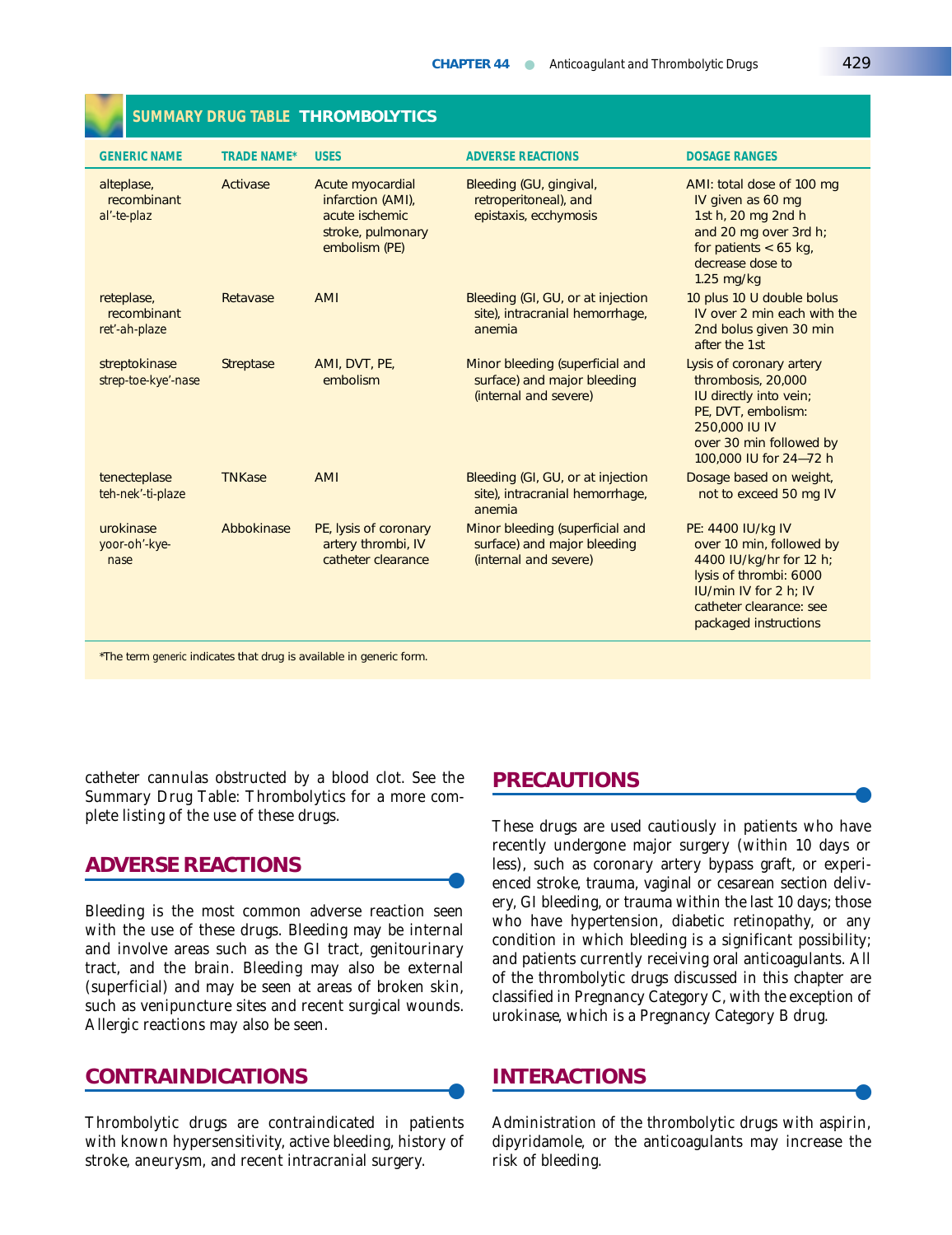## **NURSING PROCESS IMPLEMENTATION**

● **The Patient Receiving a Thrombolytic Drug**

#### **ASSESSMENT**

#### *Preadministration Assessment*

During the preadministration assessment the nurse interviews the patient or family and notes any history of conditions that might contraindicate the use of a thrombolytic drug (see Contraindications). The nurse identifies any history of bleeding tendencies, heart disease, or allergic reactions to any drugs. In addition, a history of any drugs currently being taken is obtained. The nurse reports any relevant information to the primary health care provider before the drug is administered. Initial patient assessments include vital signs and a review of the diagnostic tests performed to establish a diagnosis. Most of these patients are admitted or transferred to an intensive care unit because close monitoring for 48 hours or more after therapy is necessary.

#### *Ongoing Assessment*

The most important aspect of the ongoing assessment is the possibility of bleeding. The nurse must assess the patient for bleeding every 15 minutes during the first 60 minutes of therapy, every 15 to 30 minutes for the next 8 hours, and at least every 4 hours until therapy is completed. Vital signs are taken at least every 4 hours for the duration of therapy.

The nurse must continually assess the patient for anaphylactic reactions (difficulty breathing, wheezing, fever, swelling around the eyes, hives, or itching) particularly with anistreplase or streptokinase. Resuscitation equipment is immediately available.

Drug-specific nursing diagnoses are highlighted in the Nursing Diagnoses Checklist. Other nursing diagnoses applicable to these drugs are discussed in depth in Chapter 4.

#### **PLANNING**

The expected outcomes for the patient may include an optimal response to therapy (which includes a decrease in pain), management of common adverse reactions, and an understanding of the therapeutic regimen.

### **Nursing Diagnoses Checklist**

- ✓ **Ineffective Tissue Perfusion** related to adverse drug reactions
- ✓ **Risk for Injury** related to adverse drug reactions
- ✓ **Pain** related to obstruction of blood vessel

#### *Promoting an Optimal Response to Therapy*

For optimal therapeutic effect the thrombolytic drugs are used as soon as possible after the formation of a thrombus, preferably within 4 to 6 hours or as soon as possible after the symptoms are identified. The greatest benefit in mortality is seen when the drugs are administered within 4 hours, but studies indicate that significant benefit has been reported when the agents were used within the first 24 hours. The nurse must follow the primary health care provider's orders precisely regarding dosage and time of administration. These drugs are available in powder form and must be reconstituted according to the directions in the package insert.

Tenecteplase (TNKase) is the first thrombolytic drug that can be administered during a period of 5 seconds in a single dose. The drug is administered intravenously only and offers the fastest administration of a thrombolytic in the treatment of an acute MI. Specific instructions for reconstitution come with the drug. The drug is reconstituted immediately before use because it contains no antibacterial preservatives.

If pain is present, the primary health care provider may order a narcotic analgesic. Once the clot is dissolved and blood flows freely through the obstructed blood vessel, severe pain usually decreases.

When using urokinase to clear an occluded IV catheter, the nurse follows the manufacturer's instructions in the packaged insert. The nurse avoids using excessive pressure when the drug is injected into the catheter. Excessive force could rupture the catheter or expel the clot into the circulation. It is important to remember that if the catheter is occluded by substances other than blood fibrin clots, such as drug precipitates, urokinase is not effective.

#### ❊**Nursing Alert**

*Streptokinase is not used for restoring IV catheter patency. Serious adverse reactions, including hypotension, hypersensitivity apnea, and bleeding, have occurred when the drug is used for this purpose.*

#### *Monitoring and Managing Adverse Drug Reactions*

Bleeding is the most common adverse reaction. Throughout administration of the thrombolytic drug, the nurse assesses for signs of bleeding and hemorrhage (see earlier discussion on warfarin). Internal bleeding may involve the GI tract, genitourinary tract, intracranial sites, or respiratory tract. Symptoms of internal bleeding may include abdominal pain, coffee-ground emesis, black tarry stools, hematuria, joint pain, and spitting or coughing up of blood. Superficial bleeding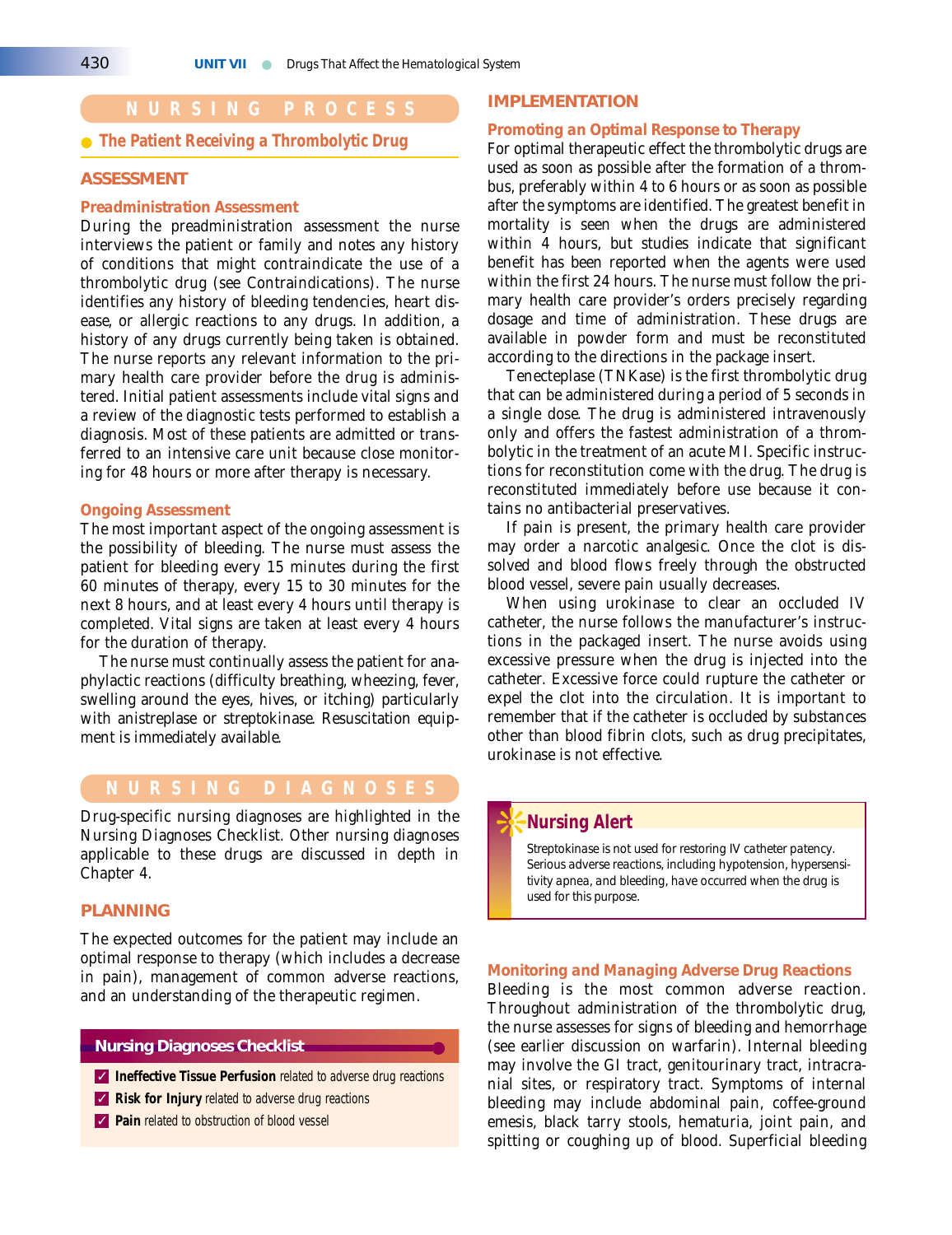may occur at venous or arterial puncture sites or recent surgical incision sites. As fibrin is lysed during therapy, bleeding from recent injection sites may occur. The nurse must carefully monitor all potential bleeding sites (including catheter insertions sites, arterial and venous puncture sites, cutdown sites, and needle puncture sites). For minor bleeding at a puncture site, the nurse can usually control bleeding by applying pressure for at least 30 minutes at the site, followed by the application of a pressure dressing. The puncture site is checked frequently for evidence of further bleeding. Intramuscular injections and nonessential handling of the patient are avoided during treatment. Venipunctures are done only when absolutely necessary.

#### ❊**Nursing Alert**

*Heparin may be given along with and/or after administration with a thrombolytic drug to prevent another thrombus from forming. However, administration of an anticoagulant increases the risk for bleeding. The patient must be monitored closely for internal and external bleeding.* 

If uncontrolled bleeding is noted or the bleeding appears to be internal, the nurse stops the drug and immediately contacts the primary health care provider because whole blood, packed red cells, or fresh, frozen plasma may be required. Vital signs are monitored every hour or more frequently for at least 48 hours after the drug use is discontinued. The nurse contacts the primary health care provider if there is a marked change in one or more of the vital signs. Any signs of an allergic (hypersensitivity) reaction, such as difficulty breathing, wheezing, hives, skin rash, and hypotension, are reported immediately to the primary health care provider.

#### *Educating the Patient and Family*

The nurse includes the following in the patient and family teaching plan:

- Explains the purpose of the drug and the method of administration.
- Explains the need for continuous monitoring before and after administration of the thrombolytic drug.
- Instructs the patient to report any evidence of hypersensitivity reaction (rash, difficulty breathing) or evidence of bleeding or bruising.
- Explains the need for bed rest and minimal handling during therapy.

#### **EVALUATION**

- The therapeutic effect achieved; lysis of thrombi or emboli occurs and the catheter or cannula is patent.
- Pain is relieved.
- Adverse reactions are identified, reported to the primary health care provider, and managed using appropriate nursing interventions.
- The patient and family demonstrate an understanding of treatment and techniques necessary to monitor therapy.

### ● *Critical Thinking Exercises*

- **1.** *Ms. Jackson, age 56 years, is hospitalized with a venous thrombosis. The primary health care provider orders SC heparin. In developing a care plan for Ms. Jackson, discuss the nursing interventions that would be most important to prevent complications while administering heparin. Provide a rationale for each intervention.*
- **2.** *Mr. Harris, age 72 years, is a widower who has lived alone since his wife died 5 years ago. He has been prescribed warfarin to take at home after his dismissal from the hospital. Determine which questions concerning the home environment would be important to ask Mr. Harris to prepare him to care for himself and prevent any complications associated with the warfarin.*
- **3.** *A patient enters the emergency department with an acute MI. Thrombolytic therapy is begun with streptokinase. Discuss ongoing assessments that are important for the nurse to perform.*
- **4.** *Discuss the use of laboratory tests in monitoring heparin administration.*

#### ● *Review Questions*

- **1.** The patient is receiving the first dose of warfarin. Before administering the drug, the nurse .
	- **A.** administers a loading of heparin
	- **B.** has the laboratory draw blood for a serum potassium level
	- **C.** takes the apical pulse
	- **D.** checks to see that blood has been drawn for a baseline prothrombin time
- **2.** The nurse monitors the prothrombin time (PT) during therapy. Optimal PT for warfarin therapy is
	- **A.** more than 15 seconds
	- **B.** less than 25 seconds
	- **C.** 1.8 to 2 times the control value
	- **D.** 1.2 to 1.5 times the control value
- **3.** There is an increased risk for bleeding when the patient receiving heparin is also taking \_\_\_\_\_\_.
	- **A.** allopurinol

.

- **B.** an NSAID
- **C.** digoxin
- **D.** furosemide